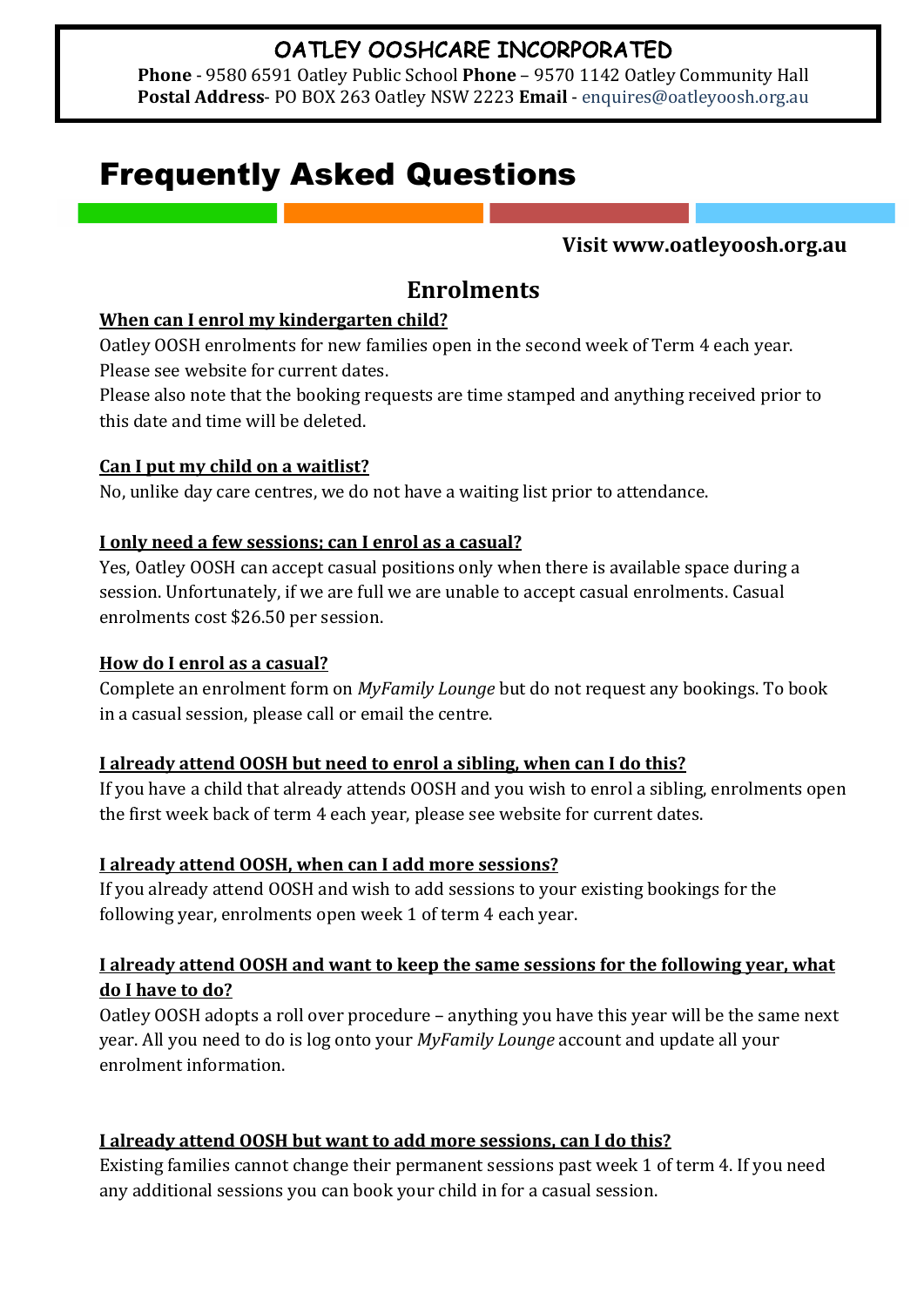# **When will I know what positions I have?**

You will be emailed a position by **then end of week 3 term 4.** You must log on to your *MyFamily Lounge* account and accept or decline your offers before the expiry date

# **I** received an offer, what do I have to do?

You will receive an email from Oatley OOSHCare offering you positions. You must log on before the expiry and accept or decline your offer. Your offer will expire and that position will not be held open for you. Once you have accepted your offer, you must log onto your *MyFamily* Lounge account and submit your enrolment form.

## I didn't receive all the positions I requested, what do I do?

If you did not receive an offer for any or all of the sessions you requested, you are automatically placed onto a waiting list for those sessions. There is normally a bit of movement in the first few weeks of term  $1$  - if a position becomes available, the centre will notify you.

# When / how do I enrol?

You can register and begin your enrolment before the acceptance date by creating an account on *MyFamily Lounge*. Please note that any booking requests received prior to 6:00am before the requested date will be deleted. We recommend that you create and account and begin your enrolment form early.

## **I've completed the enrolment form online but it won't let me submit it, why?**

You will be able to complete the enrolment form on your *MyFamily lounge* account but will not be able to submit it until you have received and accepted an offer from Oatley OOSH. Once you have accepted your offer, you will need to return to the enrolment form and submit it.

#### *I've* used *MyFamily Lounge* before. Do I register again?

No, *MyFamily Lounge* is used across different childcare centres including some pre schools. If you have already registered, simply log in and add Oatley OOSHCare Incorporated as another service.

# **Vacation Care**

# **I** only need Vacation Care - do I enrol online through *MyFamily Lounge*?

No, If you only need Vacation Care you can complete the "Casual Enrolment Form" available on our website under the Administration tab. This only needs to be submitted once per year.

# **I** attend OOSH and want to come to Vacation Care - do I need to submit an enrolment **form?**

No, we already have your details, so you only need to submit the booking form available online under the Vacation Care tab.